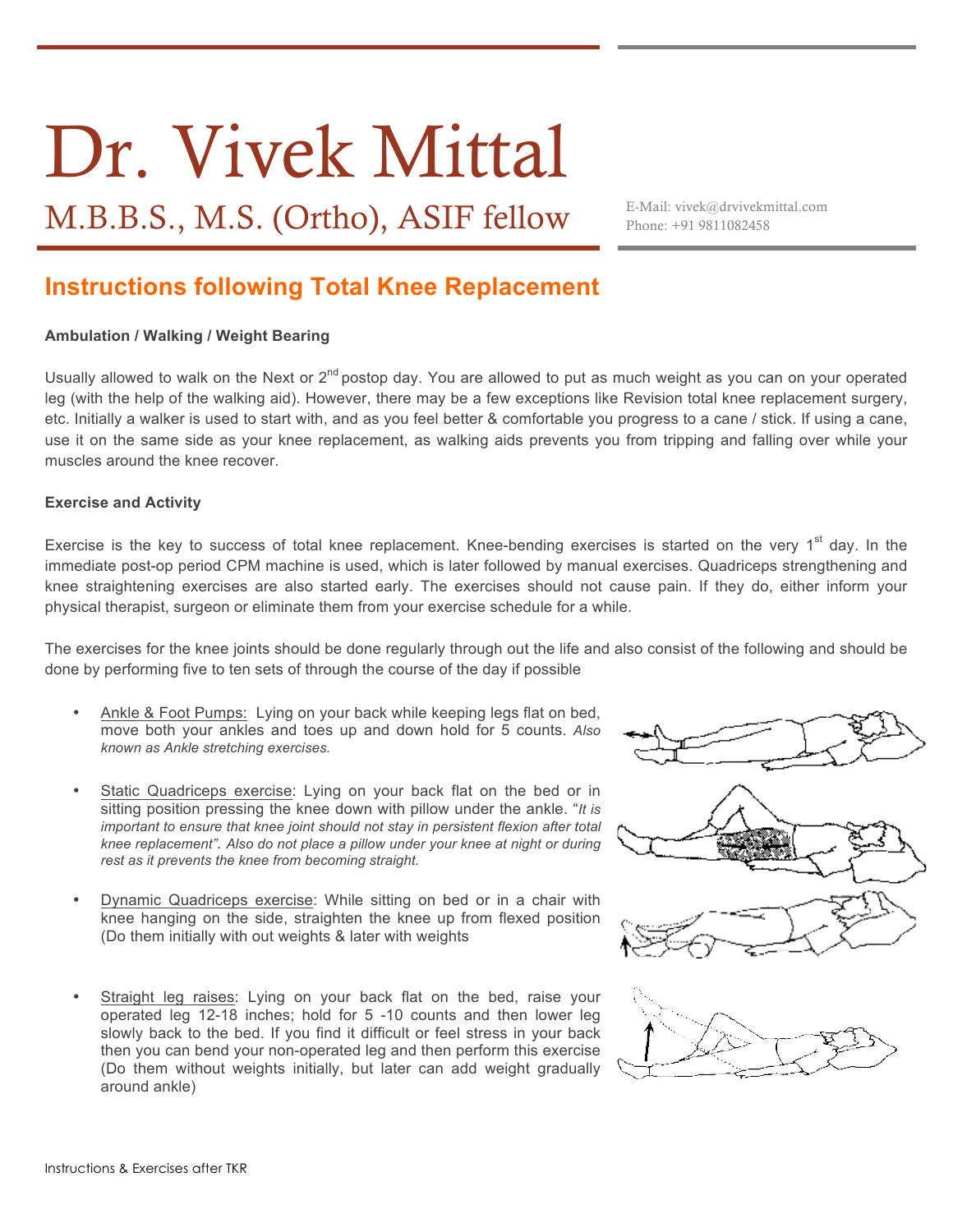• Sitting Exercises: While sitting in a chair slowly bend your operated knee as much possible until you feel a gentle stretch across the knee. Slowly slide your foot under the chair as much as possible. You can also take the help of un-operated leg by bring ankle over the operated leg and then giving gentle push backward, so that it helps the operated knee bend further *(do not use much force)*.



I recommend you walk as much as you feel comfortable at least three to four times a day, but try to walk a little further each time. You may walk inside the house initially, but start walking outside the house or in open space as soon as you feel more comfortable. People within the house tends to walk with a short stride (unlike people walking outside in a open space), thus takes longer to regain normal gait pattern.

My best advice to you during the recovery period is to listen to your body. That is, if you feel pain during the exercises or afterwards you have probably overdone it.

I also recommend that you ride a stationary bicycle as soon as you are comfortable to ride.

## **Dressing and Incision care**

Bathing is usually not allowed until the stitches come out in 2 weeks. If the dressing appears soaked from underneath then please inform your surgeon immediately. The dressing applied in the hospital on the day of discharge can be left on until removed by your surgeon at 2 weeks (day of suture removal).

## **Pain Medicine**

Pain medication often is needed for 3 to 6 weeks after total knee replacement. If however one feel severe pain or spasm, use ice packs besides calling your doctor or taking SOS additional pain medicine. Please remember that if you are taking pain medicine, you MUST avoid alcohol or illegal drugs.

## **Diet**

You need to eat to gain back your strength. You should resume your pre-hospitalization diet unless otherwise instructed.

## **When should I go to outpatient therapy**?

For the first two weeks after surgery it is better to have a physical therapist come to your home. After two weeks when the pain reduces and you also gain strength, **My recommendation is,** it is better to visit a physical therapist at his / her clinic for exercises. Going everyday to the physical therapist clinic is also an exercise (walking, climbing etc.,) besides doing exercises there with variety of equipment's. On the contrary at home you are exercising only for the duration therapist is at home without the equipment's.

## **When can I drive?**

You should not drive as long as you are taking narcotic pain medications. It largely depends on your recovery, however 3 to 6 weeks is a good time to drive for most if not for all.

## **I am experiencing a lot of swelling, is it normal?**